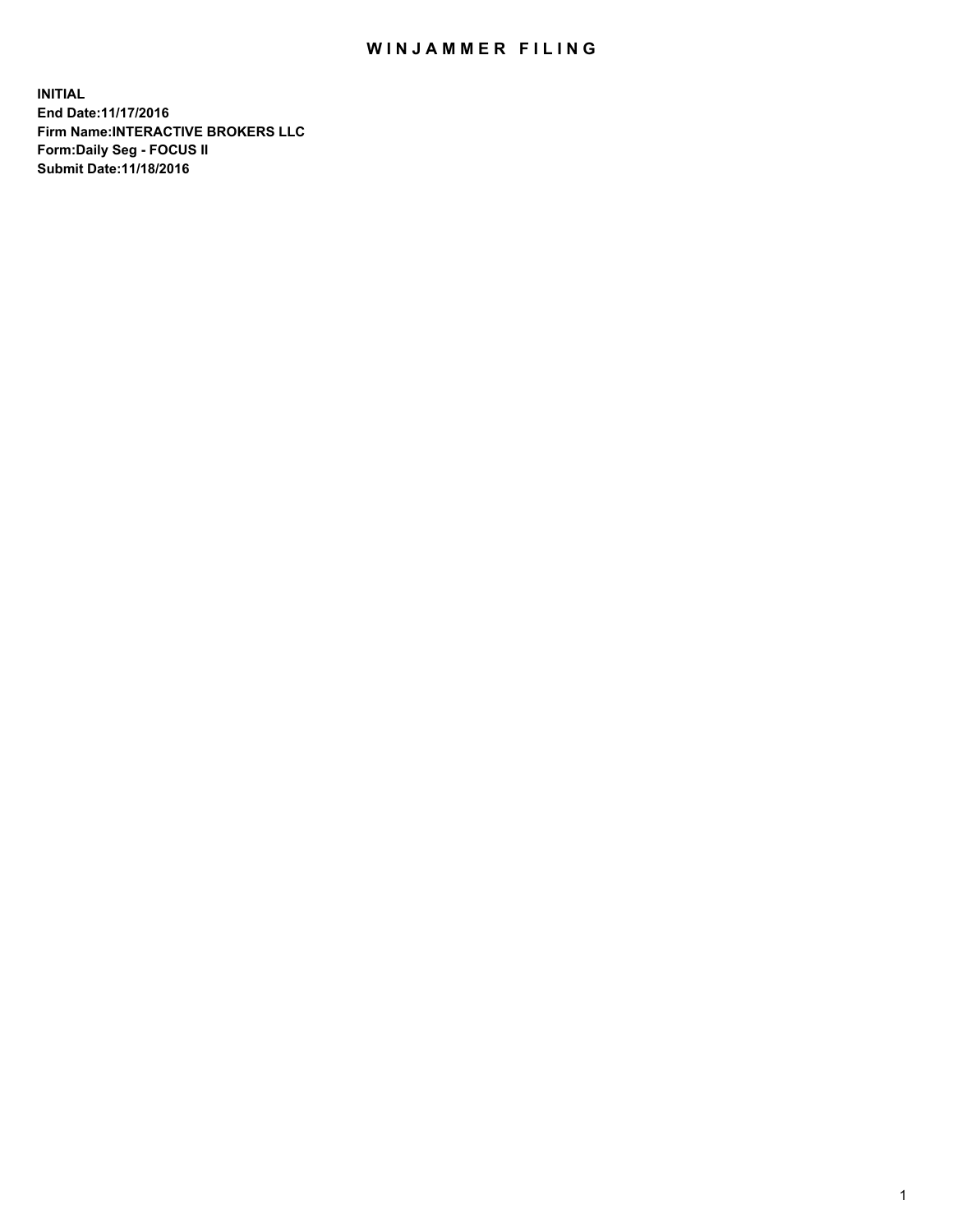## **INITIAL End Date:11/17/2016 Firm Name:INTERACTIVE BROKERS LLC Form:Daily Seg - FOCUS II Submit Date:11/18/2016 Daily Segregation - Cover Page**

| Name of Company<br><b>Contact Name</b><br><b>Contact Phone Number</b><br><b>Contact Email Address</b>                                                                                                                                                                                                                          | <b>INTERACTIVE BROKERS LLC</b><br>James Menicucci<br>203-618-8085<br>jmenicucci@interactivebrokers.c<br>om |
|--------------------------------------------------------------------------------------------------------------------------------------------------------------------------------------------------------------------------------------------------------------------------------------------------------------------------------|------------------------------------------------------------------------------------------------------------|
| FCM's Customer Segregated Funds Residual Interest Target (choose one):<br>a. Minimum dollar amount: ; or<br>b. Minimum percentage of customer segregated funds required:%; or<br>c. Dollar amount range between: and; or<br>d. Percentage range of customer segregated funds required between:% and%.                          | $\overline{\mathbf{0}}$<br>0<br>155,000,000 245,000,000<br>0 <sub>0</sub>                                  |
| FCM's Customer Secured Amount Funds Residual Interest Target (choose one):<br>a. Minimum dollar amount: ; or<br>b. Minimum percentage of customer secured funds required:%; or<br>c. Dollar amount range between: and; or<br>d. Percentage range of customer secured funds required between:% and%.                            | $\overline{\mathbf{0}}$<br>$\overline{\mathbf{0}}$<br>80,000,000 120,000,000<br>00                         |
| FCM's Cleared Swaps Customer Collateral Residual Interest Target (choose one):<br>a. Minimum dollar amount: ; or<br>b. Minimum percentage of cleared swaps customer collateral required:% ; or<br>c. Dollar amount range between: and; or<br>d. Percentage range of cleared swaps customer collateral required between:% and%. | $\overline{\mathbf{0}}$<br>$\overline{\mathbf{0}}$<br>0 <sub>0</sub><br><u>00</u>                          |

Attach supporting documents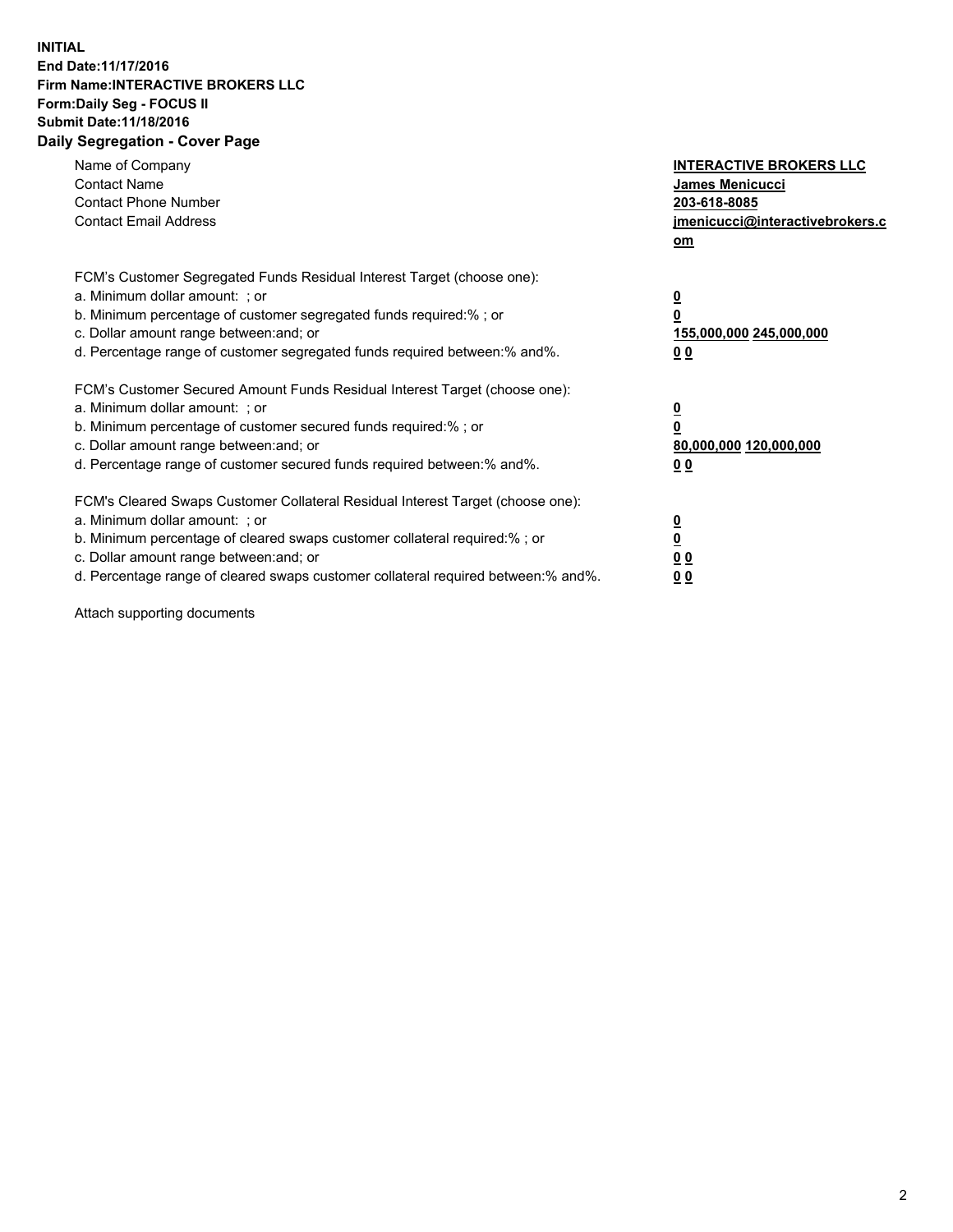## **INITIAL End Date:11/17/2016 Firm Name:INTERACTIVE BROKERS LLC Form:Daily Seg - FOCUS II Submit Date:11/18/2016 Daily Segregation - Secured Amounts**

|     | Foreign Futures and Foreign Options Secured Amounts                                         |                                  |
|-----|---------------------------------------------------------------------------------------------|----------------------------------|
|     | Amount required to be set aside pursuant to law, rule or regulation of a foreign            | $0$ [7305]                       |
|     | government or a rule of a self-regulatory organization authorized thereunder                |                                  |
| 1.  | Net ledger balance - Foreign Futures and Foreign Option Trading - All Customers             |                                  |
|     | A. Cash                                                                                     | 334,059,476 [7315]               |
|     | B. Securities (at market)                                                                   | $0$ [7317]                       |
| 2.  | Net unrealized profit (loss) in open futures contracts traded on a foreign board of trade   | 3,946,665 [7325]                 |
| 3.  | Exchange traded options                                                                     |                                  |
|     |                                                                                             |                                  |
|     | a. Market value of open option contracts purchased on a foreign board of trade              | 719,386 [7335]                   |
|     | b. Market value of open contracts granted (sold) on a foreign board of trade                | -76,070 [7337]                   |
| 4.  | Net equity (deficit) (add lines 1. 2. and 3.)                                               | 338,649,457 [7345]               |
| 5.  | Account liquidating to a deficit and account with a debit balances - gross amount           | 1,437,338 [7351]                 |
|     | Less: amount offset by customer owned securities                                            | 0 [7352] 1,437,338 [7354]        |
| 6.  | Amount required to be set aside as the secured amount - Net Liquidating Equity              | 340,086,795 [7355]               |
|     | Method (add lines 4 and 5)                                                                  |                                  |
| 7.  | Greater of amount required to be set aside pursuant to foreign jurisdiction (above) or line | 340,086,795 [7360]               |
|     | 6.                                                                                          |                                  |
|     | FUNDS DEPOSITED IN SEPARATE REGULATION 30.7 ACCOUNTS                                        |                                  |
| 1.  | Cash in banks                                                                               |                                  |
|     | A. Banks located in the United States                                                       | 109,375 [7500]                   |
|     | B. Other banks qualified under Regulation 30.7                                              | 0 [7520] 109,375 [7530]          |
| 2.  | Securities                                                                                  |                                  |
|     | A. In safekeeping with banks located in the United States                                   | 405,982,460 [7540]               |
|     | B. In safekeeping with other banks qualified under Regulation 30.7                          | 0 [7560] 405,982,460 [7570]      |
| 3.  | Equities with registered futures commission merchants                                       |                                  |
|     | A. Cash                                                                                     | $0$ [7580]                       |
|     | <b>B.</b> Securities                                                                        | $0$ [7590]                       |
|     | C. Unrealized gain (loss) on open futures contracts                                         | $0$ [7600]                       |
|     | D. Value of long option contracts                                                           | $0$ [7610]                       |
|     | E. Value of short option contracts                                                          | 0 [7615] 0 [7620]                |
| 4.  | Amounts held by clearing organizations of foreign boards of trade                           |                                  |
|     | A. Cash                                                                                     | $0$ [7640]                       |
|     | <b>B.</b> Securities                                                                        | $0$ [7650]                       |
|     |                                                                                             |                                  |
|     | C. Amount due to (from) clearing organization - daily variation                             | $0$ [7660]                       |
|     | D. Value of long option contracts                                                           | $0$ [7670]                       |
|     | E. Value of short option contracts                                                          | 0 [7675] 0 [7680]                |
| 5.  | Amounts held by members of foreign boards of trade                                          |                                  |
|     | A. Cash                                                                                     | 67, 157, 255 [7700]              |
|     | <b>B.</b> Securities                                                                        | $0$ [7710]                       |
|     | C. Unrealized gain (loss) on open futures contracts                                         | 2,083,084 [7720]                 |
|     | D. Value of long option contracts                                                           | 719,378 [7730]                   |
|     | E. Value of short option contracts                                                          | -76,068 [7735] 69,883,649 [7740] |
| 6.  | Amounts with other depositories designated by a foreign board of trade                      | 0 [7760]                         |
| 7.  | Segregated funds on hand                                                                    | $0$ [7765]                       |
| 8.  | Total funds in separate section 30.7 accounts                                               | 475,975,484 [7770]               |
| 9.  | Excess (deficiency) Set Aside for Secured Amount (subtract line 7 Secured Statement         | 135,888,689 [7380]               |
|     | Page 1 from Line 8)                                                                         |                                  |
| 10. | Management Target Amount for Excess funds in separate section 30.7 accounts                 | 80,000,000 [7780]                |
| 11. | Excess (deficiency) funds in separate 30.7 accounts over (under) Management Target          | 55,888,689 [7785]                |
|     |                                                                                             |                                  |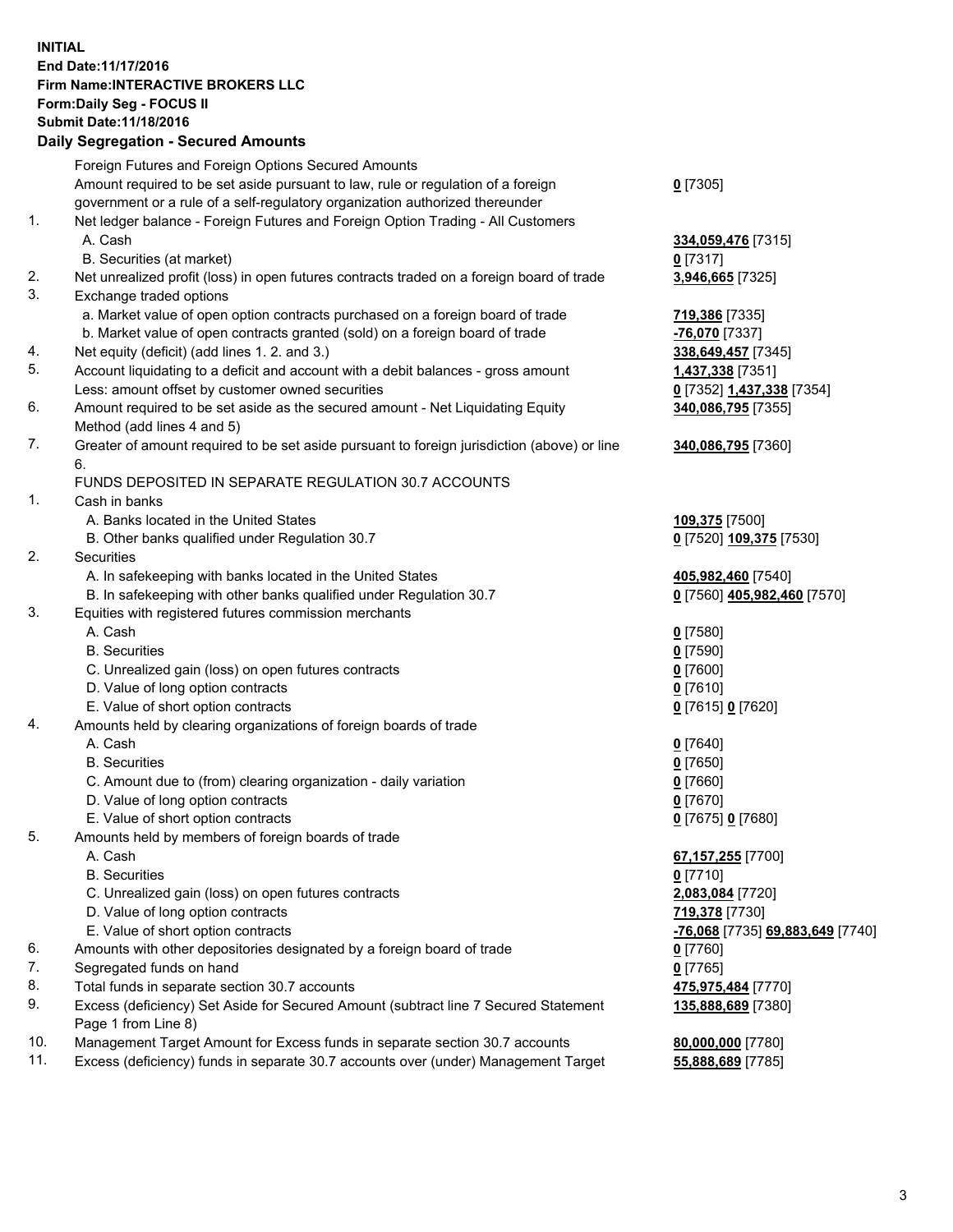**INITIAL End Date:11/17/2016 Firm Name:INTERACTIVE BROKERS LLC Form:Daily Seg - FOCUS II Submit Date:11/18/2016 Daily Segregation - Segregation Statement** SEGREGATION REQUIREMENTS(Section 4d(2) of the CEAct) 1. Net ledger balance A. Cash **3,314,049,862** [7010] B. Securities (at market) **0** [7020] 2. Net unrealized profit (loss) in open futures contracts traded on a contract market **-94,374,505** [7030] 3. Exchange traded options A. Add market value of open option contracts purchased on a contract market **120,528,392** [7032] B. Deduct market value of open option contracts granted (sold) on a contract market **-222,730,369** [7033] 4. Net equity (deficit) (add lines 1, 2 and 3) **3,117,473,380** [7040] 5. Accounts liquidating to a deficit and accounts with debit balances - gross amount **289,255** [7045] Less: amount offset by customer securities **0** [7047] **289,255** [7050] 6. Amount required to be segregated (add lines 4 and 5) **3,117,762,635** [7060] FUNDS IN SEGREGATED ACCOUNTS 7. Deposited in segregated funds bank accounts A. Cash **102,071,071** [7070] B. Securities representing investments of customers' funds (at market) **1,946,446,744** [7080] C. Securities held for particular customers or option customers in lieu of cash (at market) **0** [7090] 8. Margins on deposit with derivatives clearing organizations of contract markets A. Cash **28,991,742** [7100] B. Securities representing investments of customers' funds (at market) **1,353,865,504** [7110] C. Securities held for particular customers or option customers in lieu of cash (at market) **0** [7120] 9. Net settlement from (to) derivatives clearing organizations of contract markets **-743,877** [7130] 10. Exchange traded options A. Value of open long option contracts **120,526,442** [7132] B. Value of open short option contracts **-222,695,139** [7133] 11. Net equities with other FCMs A. Net liquidating equity **0** [7140] B. Securities representing investments of customers' funds (at market) **0** [7160] C. Securities held for particular customers or option customers in lieu of cash (at market) **0** [7170] 12. Segregated funds on hand **0** [7150] 13. Total amount in segregation (add lines 7 through 12) **3,328,462,487** [7180] 14. Excess (deficiency) funds in segregation (subtract line 6 from line 13) **210,699,852** [7190] 15. Management Target Amount for Excess funds in segregation **155,000,000** [7194] **55,699,852** [7198]

16. Excess (deficiency) funds in segregation over (under) Management Target Amount Excess